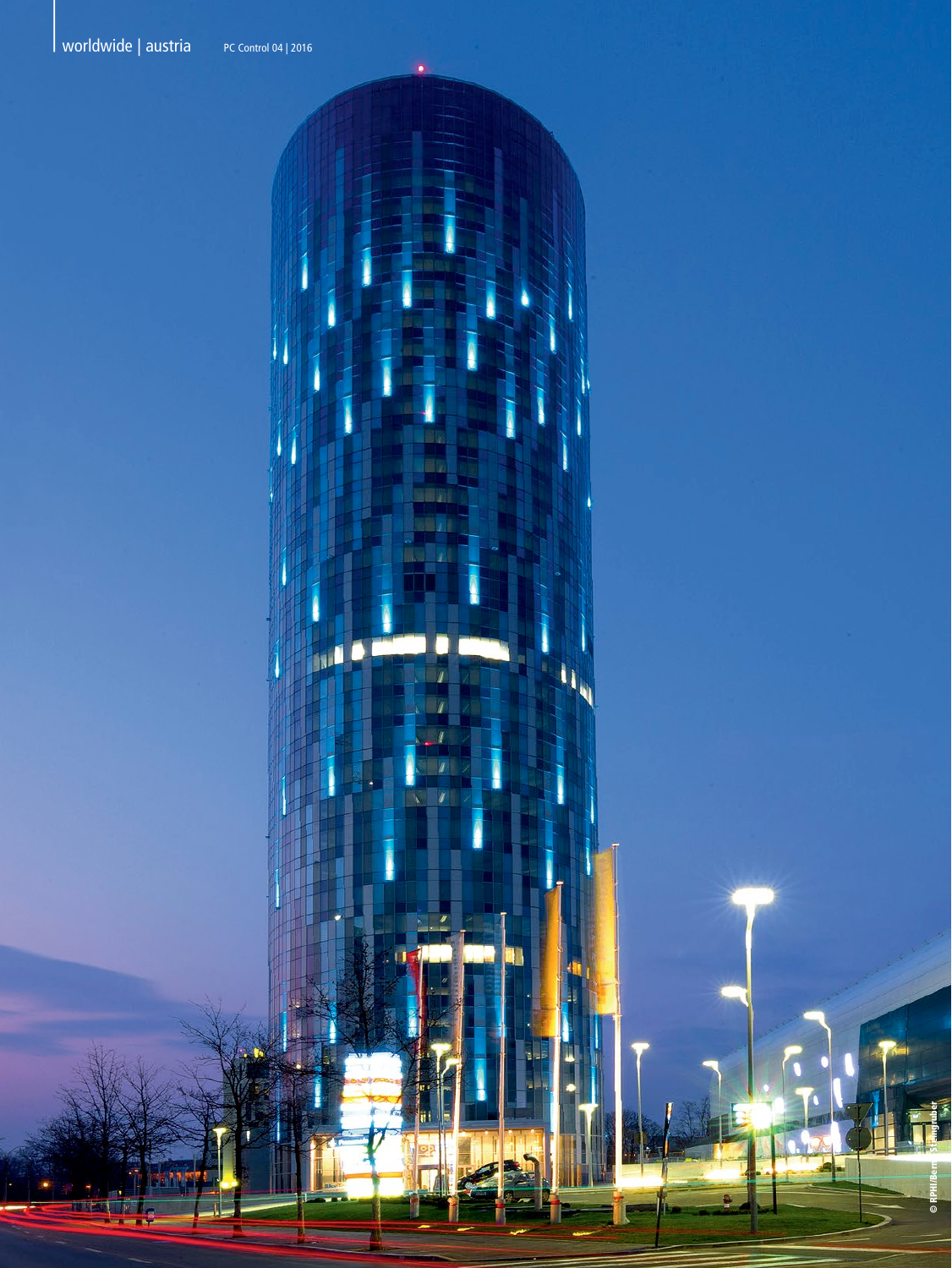Sustainability and energy efficiency with maximum adaptability

# Flexible building automation system enhances leasing opportunities

With 37 floors and a height of 137 meters, the "Sky Tower" has been a major feature of Bucharest's skyline since 2012 as part of the Floresca City Center complex. The tower and adjacent six-story office complex comprise 54,000 square meters of usable floor space. Seven stories alone are occupied by the headquarters of Raiffeisenbank Romania. To best satisfy its tenants' wishes regarding comfort, energy efficiency and space flexibility, building developer Raiffeisen Property Holding International focused on an intelligent and flexible building infrastructure from the start. To meet these requirements, the building automation system implemented by Vienna-based systems integrator GTS Automation uses building automation solutions from Beckhoff.

"We develop properties with enhanced value by focusing on sustainability, energy efficiency and modern functionality," says Bernd Steingruber, Senior Expert at Raiffeisen Property International GmbH (RPHI) in charge of the Floresca City Center (FCC) project. "Our goal with this project was to provide Raiffeisenbank Romania and all other potential tenants of the FCC building with energy-efficient, modern spaces that feature maximum flexibility," adds Steingruber. "Working with GTS proved to be the ideal choice, because as a specialist for building automation and control systems, they have the experience and creativity needed to implement intelligent controls for primary systems and individual rooms."

## Maximum flexibility – down to the smallest office space

Though an experienced developer of high-quality offices and industrial properties, RPHI routinely encounters situations that cannot be anticipated. The FCC project was no exception. "The bank wanted to add a data center as well as a cafeteria. While the building was originally designed almost exclusively based on the requirements of Raiffeisenbank Romania, the company ultimately was content with the FCC office and seven additional floors in the Sky Tower," says Bernd Steingruber.

"Our buildings have efficient floor plans and ample natural light. The offices are user-friendly, functional and feature high-quality components," the project manager continues. The main requirement for the Sky Tower was to have maximum flexibility, down to the smallest office space. "Most leases run for three, five or seven years, and no one knows what will happen afterwards so floor plans are always subject to change. In addition, existing tenants' needs change constantly. They want to expand, divide an open floor plan into many small offices, or go the other way and take out walls. We are dedicated to accommodating such changes with an infrastructure that is easily adaptable to new conditions without having to tear up floors, run new wiring or make additional significant investments in hardware or software," says Bernd Steingruber about the reason why he wanted GTS to install a sophisticated room-by-room control system laid out in a grid. This was the best option to make reconfiguring spaces as easy as possible via 'drag-and-drop'. "The special challenge regarding the HVAC systems in the Floresca City Center was to design them to be as flexible as possible for changing office concepts. The I/O system is based on modular Bus Terminals from Beckhoff, which makes it possible to quickly reconfigure the architecture," explains Georg Kubasa, CEO of GTS Automation. For example, the company employed the KL6581 EnOcean master terminal on the seventh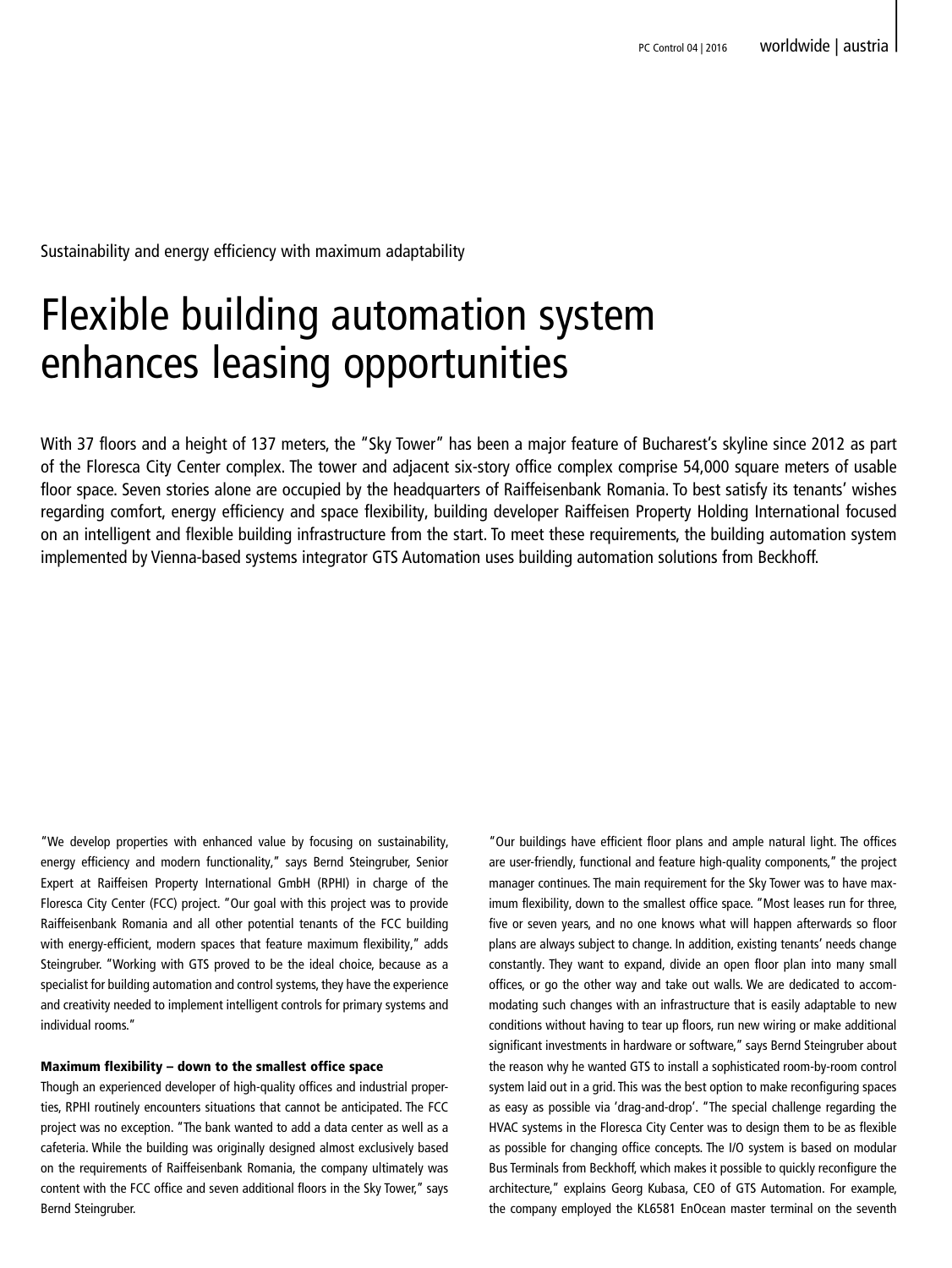

**With its 37 floors and a height of 137 meters, the Sky Tower stands out in Bucharest's skyline.**

floor of the Sky Tower. "The raised floor had the proper wires preinstalled, but because of various modifications by the tenant they were no longer accessible, which is why we switched to a wireless communication solution. However, with the modular Bus Terminal system, integrating EnOcean technology was not difficult," points out Georg Kubasa.

# Standard solutions: Redundant control systems for maximum reliability

In the past, automating a manufacturing plant and a building required two completely different approaches. Now, given that various high tech components are increasingly connected with each other for reasons of energy efficiency, and building automation systems are becoming much more advanced, industrial standards are becoming more common in office buildings. A major keyword in this respect is reliability: "In matters of security and everything that has to do with water, I accept no compromises from our contractors, as these things generate the greatest damages if something goes wrong," says Bernd Steingruber, based on his many years of experience in the field. He also stresses reliability in all matters related to heating, ventilation and air conditioning (HVAC): "The tower runs fully redundantly on two parallel systems." If something fails, a backup system kicks in within a few milliseconds. "The individual floors operate without their own intelligence. We operate each entry and exit via a central server on the ground floor instead. This provides all monitoring activities with cycle times in the millisecond range," adds Georg Kubasa. The evon XAMcontrol system installed by GTS reads and visualizes roughly 8,500 hardware datapoints.